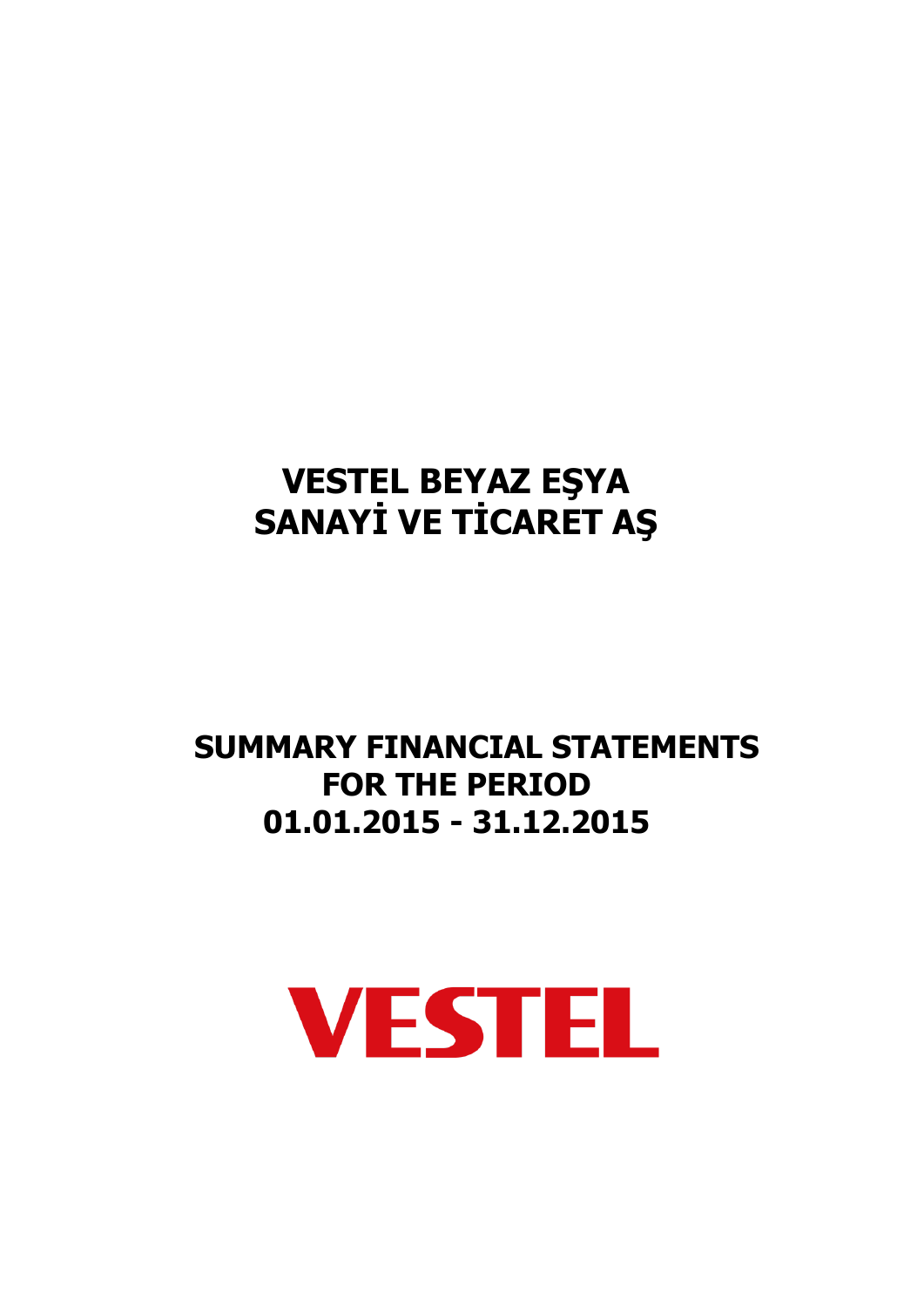SUMMARY FINANCIAL STATEMENTS FOR THE PERIOD 01.01.2015 – 31.12.2015

### **VESTEL BEYAZ EŞYA SANAYİ VE TİCARET AŞ CONDENSED INTERIM STATEMENTS OF BALANCE SHEETS AS OF 31 DECEMBER 2015 AND 31 DECEMBER 2014**

(All amounts in thousand Turkish Lira unless stated otherwise)

|                                  |             | Audited    | Audited    |
|----------------------------------|-------------|------------|------------|
| <b>ASSETS</b>                    | <b>Note</b> | 31.12.2015 | 31.12.2014 |
| <b>Current Assets</b>            |             | 1,318,015  | 1,145,537  |
| Cash and Cash Equivalents        | 4           | 88,687     | 163,711    |
| Derivative Financial Instruments | 27          | 21,072     | 30,312     |
| Trade Receivables                |             | 824,585    | 657,750    |
| <b>Related Parties</b>           | 6           | 818,706    | 646,554    |
| <b>Other Parties</b>             | 7           | 5,879      | 11,196     |
| Other Receivables                |             | 98,237     | 50,557     |
| Other parties                    | 8           | 98,237     | 50,557     |
| Inventories                      | 9           | 261,376    | 229,782    |
| Prepaid Expenses                 | 10          | 10,306     | 13,325     |
| Current Income Tax Assets        | 25          | 13,460     |            |
| <b>Other Current Assets</b>      | 18          | 292        | 100        |
| <b>Non - Current Assets</b>      |             | 403,285    | 403,900    |
| Prepaid Expenses                 | 10          | 3,752      | 5,694      |
| Property, Plant And Equipment    | 11          | 314,570    | 330,230    |
| Intangible Assets                |             | 84,963     | 67,976     |
| Other Intangible Assets          | 12          | 84,963     | 67,976     |
| <b>TOTAL ASSETS</b>              |             | 1,721,300  | 1,549,437  |

The accompanying notes are an integral part of these financial statements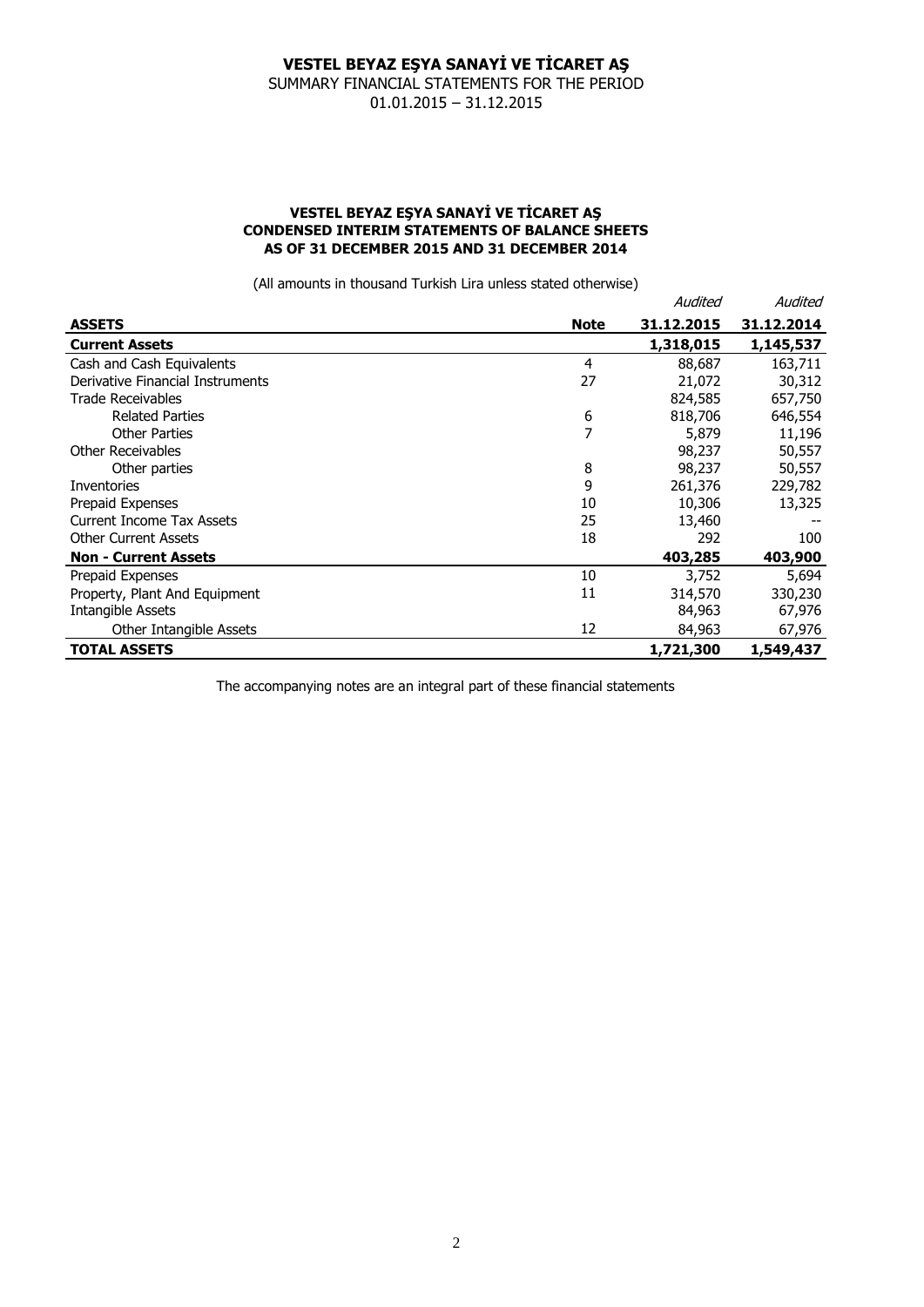SUMMARY FINANCIAL STATEMENTS FOR THE PERIOD 01.01.2015 – 31.12.2015

#### **VESTEL BEYAZ EŞYA SANAYİ VE TİCARET AŞ CONDENSED INTERIM STATEMENTS OF BALANCE SHEETS AS OF 31 DECEMBER 2015 AND 31 DECEMBER 2014**

(All amounts in thousand Turkish Lira unless stated otherwise)

| $\sum$ and all produce the contract of the contract of the contract $\sum$ |             | Audited    | Audited    |
|----------------------------------------------------------------------------|-------------|------------|------------|
| LIABILITIES AND SHAREHOLDERS' EQUITY                                       | <b>Note</b> | 31.12.2015 | 31.12.2014 |
| <b>Current Liabilities</b>                                                 |             | 765,121    | 649,202    |
| <b>Short Term Financial Liabilities</b>                                    | 5           | 5,973      | 60,744     |
| <b>Trade Payables</b>                                                      |             | 730,650    | 555,571    |
| <b>Related Parties</b>                                                     | 6           | 25,198     | 8,758      |
| <b>Other Parties</b>                                                       | 7           | 705,452    | 546,813    |
| Liabilities for Employee Benefits                                          | 16          | 20,054     | 17,660     |
| Derivative Financial Instruments                                           | 27          | 616        | 5,946      |
| <b>Current Income Tax Liabilities</b>                                      | 25          |            | 2,601      |
| <b>Short Term Provisions</b>                                               |             | 1,358      | 1,100      |
| <b>Other Current Provisions</b>                                            |             | 1,358      | 1,100      |
| <b>Other Current Liabilities</b>                                           | 18          | 6,470      | 5,580      |
| <b>Non-Current Liabilities</b>                                             |             | 241,906    | 237,672    |
| Long Term Financial Liabilities                                            | 5           | 54,516     | 58,220     |
| Other Payables                                                             |             | 160,438    | 142,372    |
| <b>Related Parties</b>                                                     | 6           | 160,438    | 142,372    |
| Long Term Provisions                                                       |             | 21,907     | 25,382     |
| Provisions for Employee Termination Benefits                               | 16          | 21,907     | 25,382     |
| Derivative Financial Instruments                                           | 27          |            | 5,800      |
| Deferred Tax Liability                                                     | 25          | 5045       | 5,898      |
| <b>Shareholders' Equity</b>                                                |             | 714,273    | 662,563    |
| Paid In Capital                                                            | 19          | 190,000    | 190,000    |
| Adjustments to Share Capital                                               | 19          | 9,734      | 9,734      |
| <b>Share Premium</b>                                                       | 19          | 109,031    | 109,031    |
| Other Comprehensive Income/Loss Not To Be Reclassified To Profit or Loss   |             | (3,686)    | (9,209)    |
| <b>Revaluation Gain/Loss</b>                                               | 24          | (3,686)    | (9,209)    |
| Other Comprehensive Income/Loss To Be Reclassified To Profit or Loss       | 24          | 7,629      | 20,512     |
| Cash Flow Hedges                                                           |             | 7,629      | 20,512     |
| <b>Restricted Reserves</b>                                                 | 19          | 57,354     | 41,803     |
| <b>Retained Earnings</b>                                                   | 19          | 180,316    | 169,515    |
| Net income for the Period                                                  |             | 163,895    | 131,177    |
| <b>TOTAL LIABILITIES AND EQUITY</b>                                        |             | 1,721,300  | 1,549,437  |

The accompanying notes are an integral part of these financial statements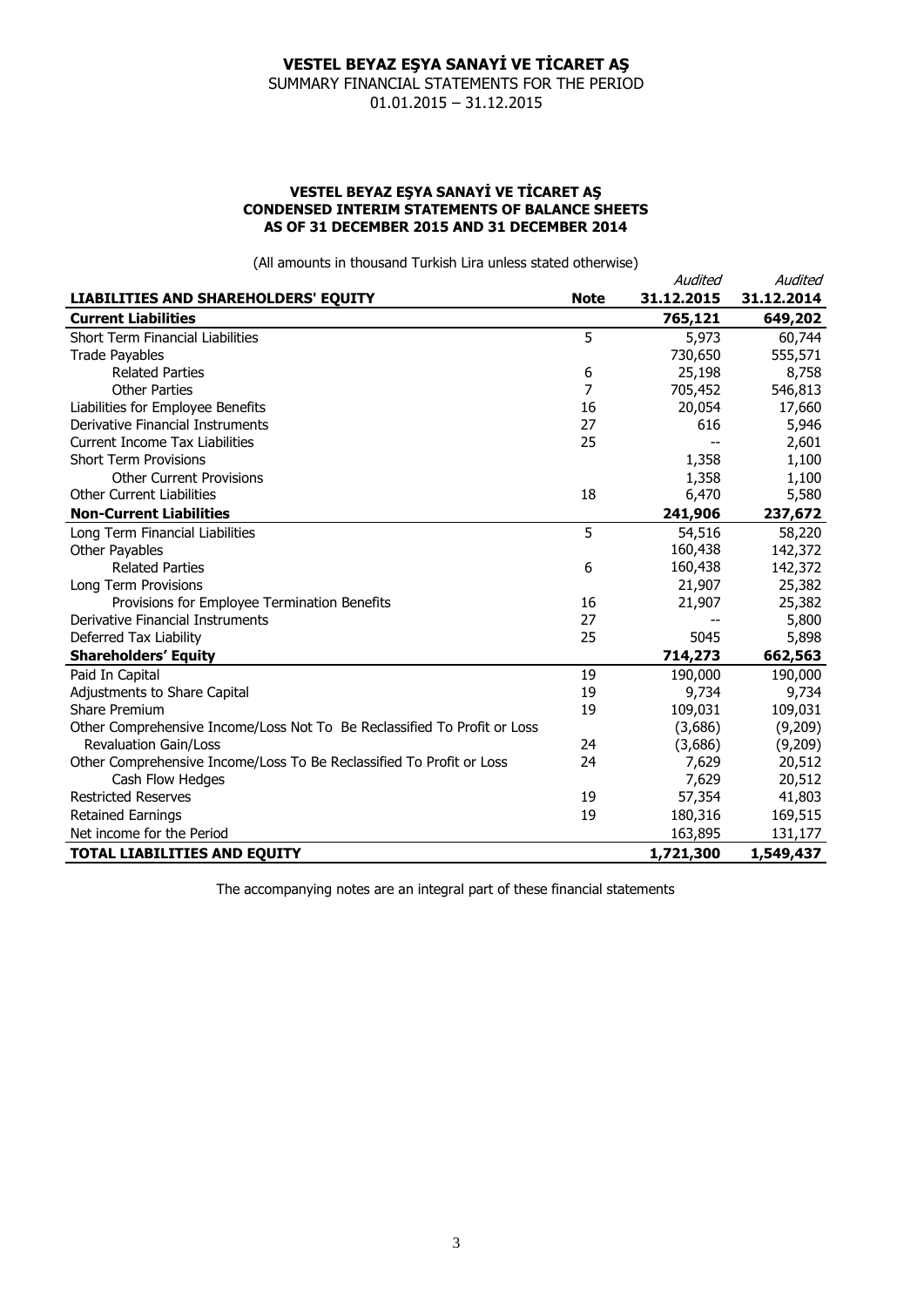SUMMARY FINANCIAL STATEMENTS FOR THE PERIOD 01.01.2015 – 31.12.2015

#### **VESTEL BEYAZ EŞYA SANAYİ VE TİCARET AŞ CONDENSED INTERIM STATEMENTS OF INCOME FOR THE YEAR ENDED 31 DECEMBER 2015 AND 31 DECEMBER 2014**

(All amounts in thousand Turkish Lira unless stated otherwise)

| (All allivulits iii thuusahu Turkisii Liia unicss statcu vulchwisc) |             |             |             |
|---------------------------------------------------------------------|-------------|-------------|-------------|
|                                                                     |             | Audited     | Audited     |
|                                                                     |             | $01.01 -$   | $01.01 -$   |
|                                                                     | <b>Note</b> | 31.12.2015  | 31.12.2014  |
| Revenue                                                             | 20          | 2,524,068   | 2,337,141   |
| Cost of Sales                                                       | 20          | (2,151,671) | (2,036,804) |
| <b>GROSS PROFIT</b>                                                 |             | 372,397     | 300,337     |
| Marketing, Selling and Distribution Expenses                        | 21          | (40, 606)   | (42,748)    |
| General Administrative Expenses                                     | 21          | (45, 925)   | (36, 395)   |
| Research and Development Expenses                                   | 21          | (25,666)    | (27, 123)   |
| Other Operating Income                                              | 22          | 155,451     | 66,942      |
| Other Operating Expense                                             | 22          | (150, 492)  | (111, 347)  |
| <b>OPERATING PROFIT / LOSS</b>                                      |             | 265,159     | 149,666     |
| Financial income                                                    | 23          | 186,021     | 90,534      |
| Financial expense                                                   | 23          | (274,239)   | (88,041)    |
| <b>PROFIT BEFORE TAXATION</b>                                       |             | 176,941     | 152,159     |
| <b>Current Tax Expense</b>                                          | 25          | (12,059)    | (20, 767)   |
| Deferred Tax Expense                                                | 25          | (987)       | (215)       |
| <b>NET INCOME FOR THE PERIOD</b>                                    |             | 163,895     | 131,177     |
| <b>EARNINGS PER SHARE (TL)</b>                                      | 26          | 0.86        | 0.69        |

The accompanying notes are an integral part of these financial statements.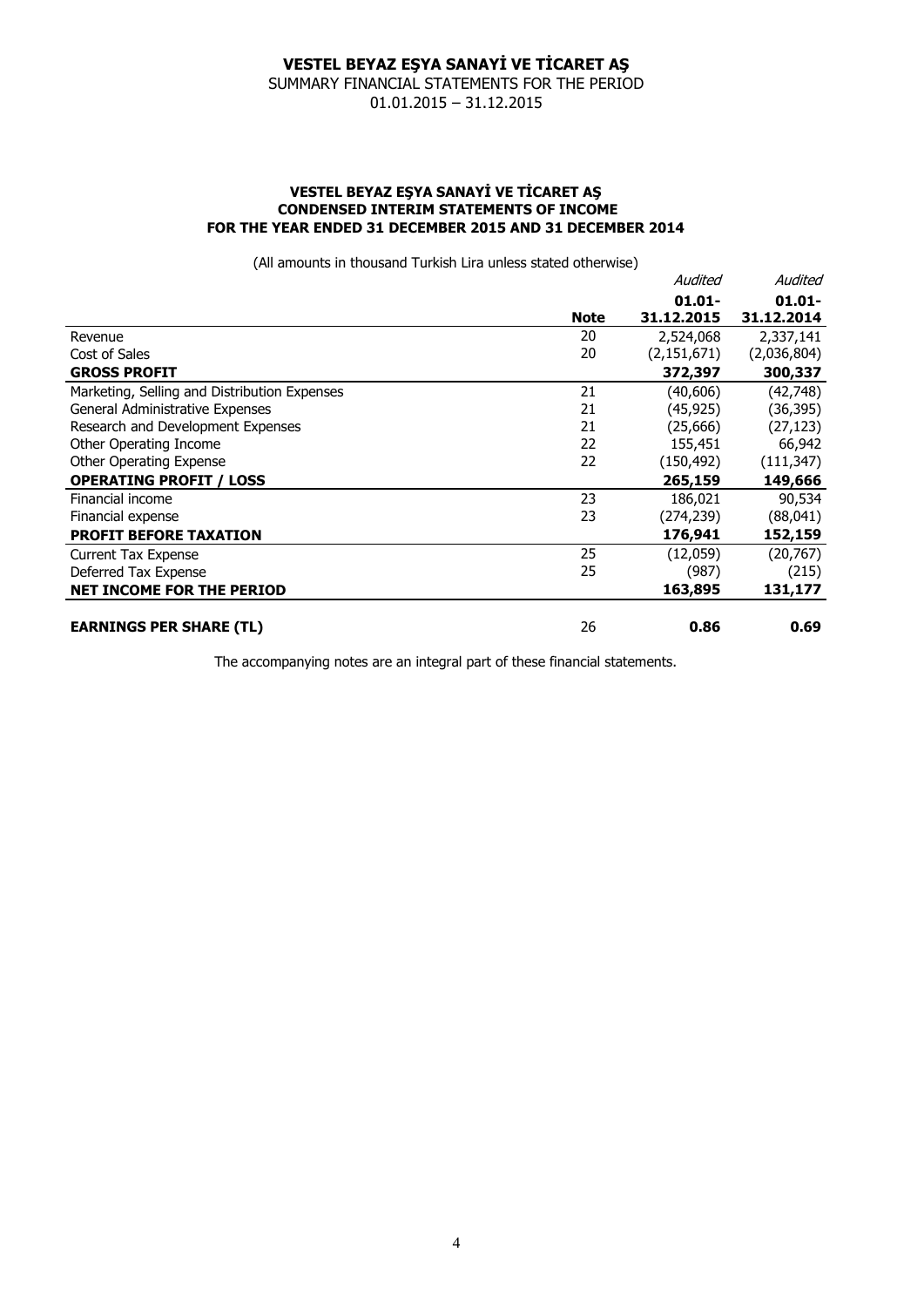SUMMARY FINANCIAL STATEMENTS FOR THE PERIOD 01.01.2015 – 31.12.2015

#### **VESTEL BEYAZ EŞYA SANAYİ VE TİCARET AŞ CONDENSED INTERIM STATEMENTS OF CASHFLOWS FOR THE YEAR ENDED 31 DECEMBER 2015 AND 31 DECEMBER 2014**

(All amounts in thousand Turkish Lira unless stated otherwise)

|                                                                                      |             | Audited<br>$01.01 -$<br>31.12.2015 | Audited<br>$01.01 -$<br>31.12.2014 |
|--------------------------------------------------------------------------------------|-------------|------------------------------------|------------------------------------|
|                                                                                      |             |                                    |                                    |
|                                                                                      | <b>Note</b> |                                    |                                    |
| <b>Operating activities:</b>                                                         |             |                                    |                                    |
| <b>Profit Before Tax</b>                                                             |             | 176,941                            | 152,159                            |
| Adjustments to reconcile net income to net cash provided by operating<br>activities: |             |                                    |                                    |
| - Depreciation and amortization of fixed assets                                      | 11          | 85,237                             | 84,070                             |
| - Other provisions                                                                   |             | 258                                | 734                                |
| - Provision for employment termination benefits                                      | 16          | 8,629                              | 6,044                              |
| - Provision for impairment on inventories                                            | 9           | (449)                              | (994)                              |
| - Interest expense                                                                   | 23          | 19,507                             | 17,245                             |
| - Interest income                                                                    | 23          | (1,267)                            | (173)                              |
| - (Gain) / loss from sales of tangible assets                                        |             | (206)                              | (209)                              |
| - Derivative financial instruments (income) / expense accrual                        |             | (17, 994)                          | (3,988)                            |
| - Unrealized foreign exchage gains / (losses)                                        |             | 1,489                              | 4,095                              |
| Change in blocked cash and cash equivalents                                          | 4           | 600                                | (86)                               |
| <b>Changes in working capital</b>                                                    |             |                                    |                                    |
| (Increase) / decrease in trade receivables                                           | 6,7         | (166, 835)                         | (117, 814)                         |
| (Increase) / decrease in inventories                                                 | 9           | (31, 145)                          | 95,360                             |
| (Increase) / decerase in other receivables and other current assets                  |             | (42, 911)                          | 12,245                             |
| Increase / (decrease) in trade payables                                              | 6,7         | 175,079                            | 83,073                             |
| Increase/(decrease) in other payables and other liabilities                          |             | 3,284                              | 6,210                              |
| Net cash provided by operating activities                                            |             |                                    |                                    |
| Employee termination benefits paid                                                   | 16          | (5,200)                            | (4,367)                            |
| Taxes paid                                                                           | 25          | (28, 120)                          | (17, 655)                          |
| Net cash (used in) operating activities                                              |             | 176,897                            | 315,949                            |
| <b>Investing Activities:</b>                                                         |             |                                    |                                    |
| Acquisition of tangible assets                                                       | 11          | (57, 012)                          | (74, 919)                          |
| Cash provided from sales of tangible and intangible assets                           |             | 1.025                              | 2,325                              |
| Acquisition of intangible assets                                                     | 12          | (30, 371)                          | (21, 642)                          |
| Net cash (used in) investing activities                                              |             | (86, 358)                          | (94, 236)                          |
|                                                                                      |             |                                    |                                    |
| <b>Financing Activities:</b>                                                         |             | 176,387                            | 29,570                             |
| Proceeds from bank borrowings                                                        |             | (236, 688)                         | (210, 413)                         |
| Repayment of bank borrowings                                                         |             | 18,066                             | 142,372                            |
| Other payables to related parties                                                    | 6           | (104, 825)                         | (24, 809)                          |
| Dividends paid                                                                       | 6           | (19, 170)                          |                                    |
| Interest paid                                                                        |             |                                    | (13, 557)                          |